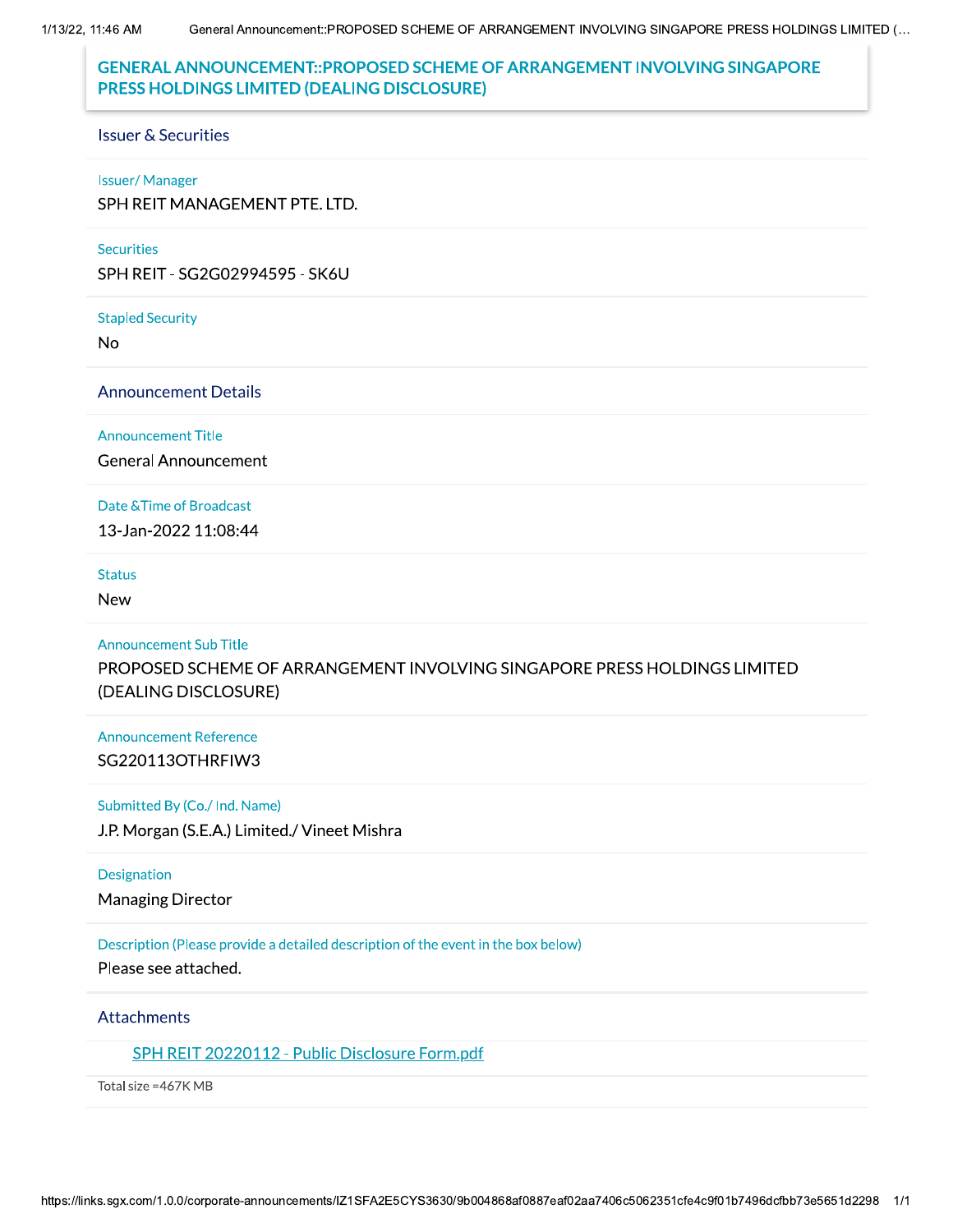### PROPOSED ACQUISITION OF SINGAPORE PRESS HOLDINGS BY WAY OF A SCHEME OF ARRANGEMENT

### DEALINGS DISCLOSURE

### 1. INTRODUCTION

J. P. Morgan (S.E.A.) Limited ("JPMSEAL") refers to the proposed scheme of arrangement (the "Scheme") to be undertaken by Singapore Press Holdings Limited (the "Company") and Keppel Pegasus Pte. Ltd. (the "Offeror") (which is a wholly-owned subsidiary of Keppel Corporation Limited ("KCL")) pursuant to Section 210 of the Companies Act, Chapter 50 of Singapore, involving, inter alia, (i) the distribution of units in SPH REIT held by the Company to the shareholders of the Company on a pro-rata basis and (ii) the Offeror acquiring the entire share capital of the Company (other than those already owned, controlled or agreed to be acquired by the Offeror and its concert parties), the consideration for which include units in Keppel REIT, which was announced on 2 August 2021 (the "Joint Announcement").

As stated in the Joint Announcement, JPMSEAL is the financial adviser to the Offeror in respect of the Scheme.

All capitalised terms used and not defined herein shall have the same meanings given to them in the Joint Announcement.

## 2. DISCLOSURE OF DEALINGS

Pursuant to Rule 12.1 of the Singapore Code on Take-overs and Mergers (the "Code") and the Practice Statement on the Exemption of Connected Fund Managers and Principal Traders under the Code, JPMSEAL wishes to announce the dealings by its associates in the relevant securities of SPH REIT on 12 January 2022, details of which are set out in the Schedule hereto.

## Issued by J.P. Morgan (S.E.A.) Limited

13 January 2022 Singapore